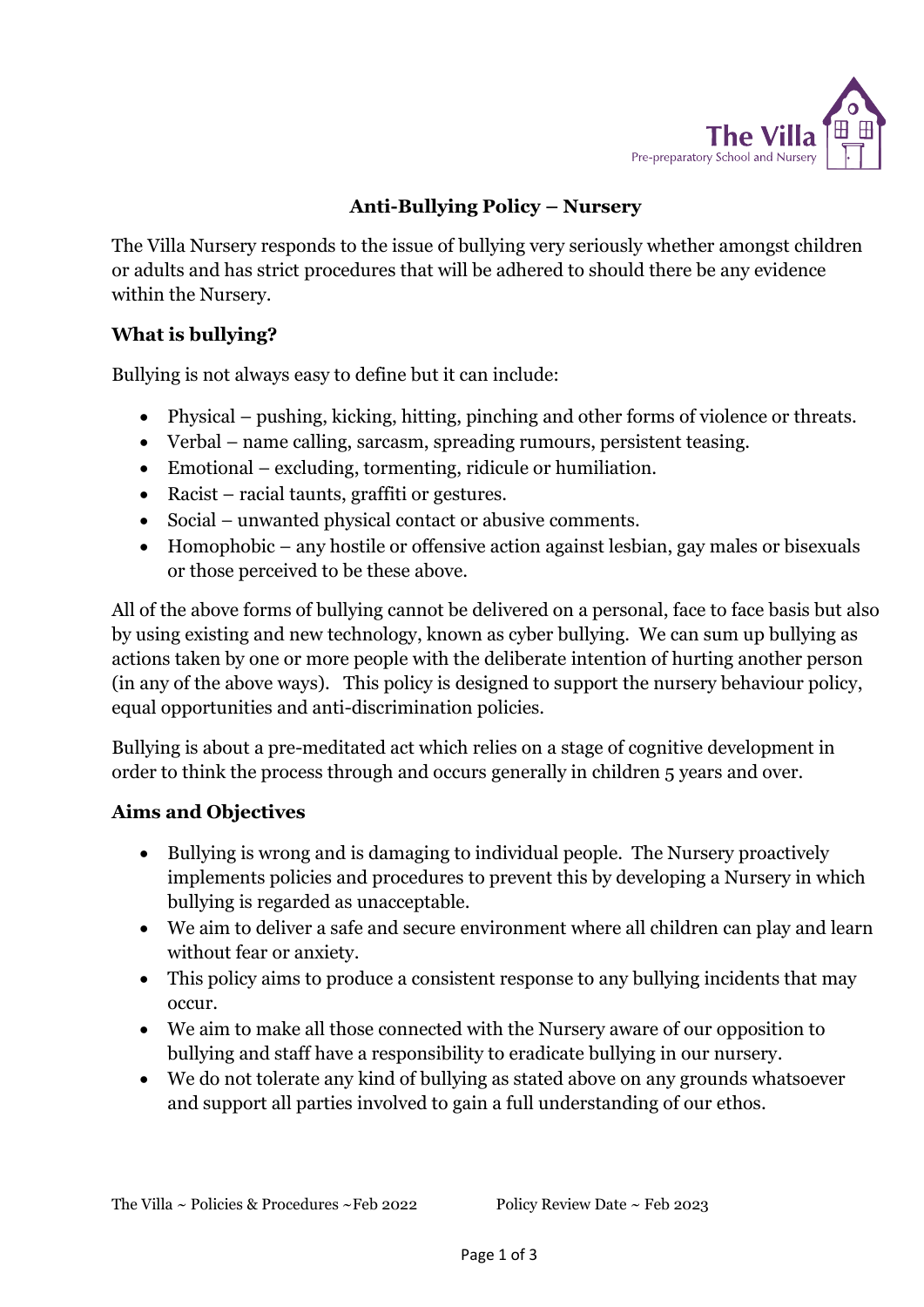

## **Rough and Tumble Play**

The Pre-School Learning Alliance has acknowledged and highlighted the need to recognise rough and tumble play as distinct from inappropriate or aggressive behaviour. Television or films, which include superheroes or use of weapons, often influence young children and they will mimic this behaviour through their play. We endorse the following strategies to manage this kind of play:

- Recognise that this is pro-social play rather than aggressive.
- Set boundaries for the games to be set out in.
- Use planning opportunities to discuss the concept of 'good' and 'bad'.
- Support the play to find alternative solutions to weapon play, exploring different scenarios.

#### **Hurtful behaviour**

Very young children are 'egocentric' which means that they put their own feelings before others and even the most considerate child will have the occasional outburst due to frustration, anger or over exuberance. We acknowledge that this is a developmental area that needs to be nurtured and supported and that very young children do not intentionally wish to cause hurt. If hurtful comments are made, our strategies are:

- To recognise that very young children are not always able to manage their own feelings and deliver them appropriately.
- Assist in this management to support their biological and cognitive development.
- Offer support to both parties and to discuss the issues through play, story times and circle time activities.

## **Anti-Bullying Procedure**

The role of the Manager:

- It is the responsibility of the Manager to implement the Nursery anti-bullying strategy and to ensure that all staff are aware of the policy and know how to deal with incidents of bullying.
- The Manager ensures that all children begin to learn that bullying is wrong and that it is unacceptable behaviour in the Nursery. The Manager draws the attention of everyone to this fact through staff meetings and monitoring that this is being implemented on a regular basis.